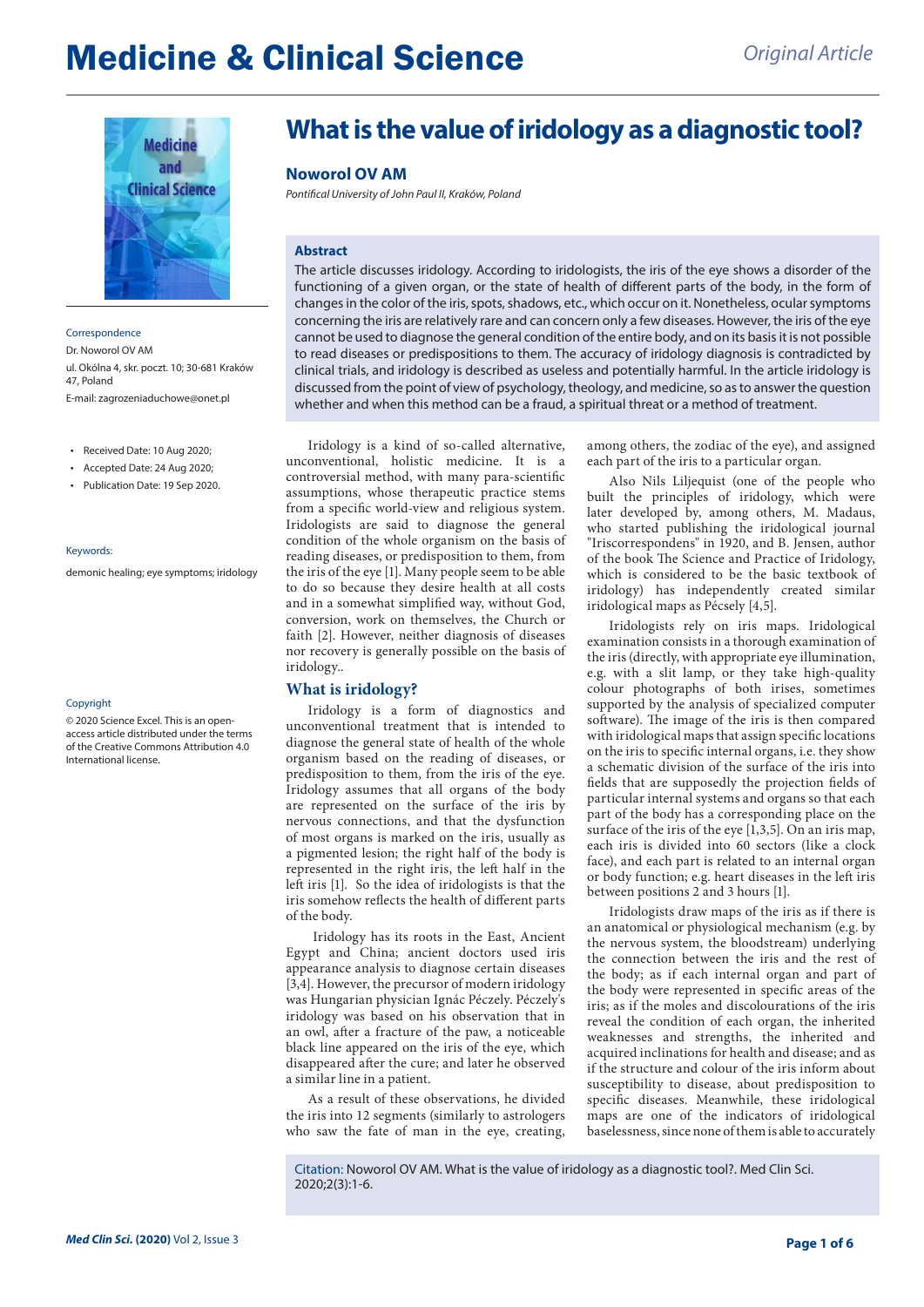represent about 10,000 diseases (by mentioning the number from the ICD-10); moreover, there are different versions of the iridodiagnostic key, ways of analysing the iris, and iris maps, i.e. there is no single universal diagnostic key for the iris, and the same changes in the iris are interpreted differently by different iridologists [1,3,4,5].

#### **Medically known eye symptoms**

According to iridologists, the iris of the eye shows abnormal functioning of a given organ in the form of changes in the colour of the iris, its spots, shadows, etc. Meanwhile, there are known medical ocular symptoms, occurring in systemic diseases; and some of them concern the iris. This, however, concerns very few of all known diseases, and does not give an univocal diagnosis. Namely:

- Non granulomatous anterior uveitis (acute and chronic), may indicate the following accompanying systemic diseases: ankylosing spondylitis (M45), Reiter's syndrome (reactive arthritis), Bahceta sickness, psoriatic arthritis, juvenile idiopathic arthritis, ulcerative colitis (K51), Leśniowski-Crohn's disease.
- Granulomatous anterior uveitis (one of the symptoms are iris nodules), may indicate the following accompanying systemic diseases: chronic sarcoidosis (D86), Vogt-Koyanagi syndrome, toxoplasmosis (B58), TB, syphilis, leprosy (A30); B-cell malignant lymphoma.
- Small, non-inflammatory, multifocal changes in the iris: Brushfield spots (symptoms: white or yellow spots, ring-shaped, located between the outer and middle parts of the iris), may be present in people with Down's syndrome (Q 90); The warts of the iris (symptoms: regular, thin, delicate, vermilion-like lesions) may be associated with the occurrence of Ota nevus, neuroblastoma (type 1), Rieger's syndrome; Lischa nodules (small, brown, domed nodules) may be associated with the occurrence of neuroblastoma (type 1).
- Vascular formation on the iris (new blood vessels on the iris), may indicate the following accompanying systemic diseases: diabetes mellitus; ischaemic ocular syndrome.
- Together with ocular-cutaneous albinism, transilumination of the iris may occur.
- In combination with Rieger's syndrome there may be posterior embryotoxone and malformations of the iris; hypoplasia of the essence of the proper iris (and pupil displacement, and apparent polycroticus); nipple-like elevations on the surface of the iris.
- Together with the Waardenburg syndrome, different colouring of the irises may occur.
- Together with diabetes, iris lesions with increased transilumination of the iris may occur.
- Down's syndrome can include iris hypoplasia, and Brushfield spotting.
- Leukemia may be accompanied by infiltration and thickening of the iris.
- In combination with neuroblastoma, type 1 (Recklinghausen's disease), there may be a congenital collapse of the iris pigmented epithelium.
- Including Ota's stigma, there may be nipple-like elevations on the surface of the iris.
- Together with ocular-cutaneous albinism (the tyrosine-negative form), the iris may be grey to blue with complete translucency.
- Together with ocular- cutaneous albinism (the tyrosine-positive form), the iris may be blue to yellow-brown with varying degrees of translucency.
- Including Sturge-Weber syndrome, there may be angioma of the iris and ciliary body on the same side.
- Combined with malignant cancer, there may be masses on the iris, which may be numerous.
- Kayser-Fleisher's ring may be associated with Wilson's disease (hepatocellular degeneration) [6].

So, few diseases can be diagnosed from the iris of the eye. Of course, there are also other diseases that give ocular symptoms (it happens that certain diseases give symptoms visible on the conjunctiva, cornea, sclera, lens, vitreous body, associated with changes in the bottom of the eye, orbit, optic nerve, eyeball muscles, tear gland and also on the eyelids), as well as eye diseases themselves [6]. However, iridology claims that it reads symptoms from the iris, so these correlations (which occur in some diseases but give symptoms in the form of changes noticeable in other parts of the eye) do not relate to the assumptions of iridology. But even if an iridologist consider the whole eye (there are iridologists who [although they diagnose from the iris by assumption] also look at other parts of the eyes; e.g. there are also references to sclera) [3], i.e. all its elements (as e.g. Jensen mentions some of the ocular symptoms concerning parts of the eye other than the iris) [7], not all diseases will be diagnosed on the basis of it, as many diseases do not give any ocular symptoms, and those that give may overlap in different diseases, making it impossible to make a clear diagnosis with iridiagnostics alone.

#### **Lack of accuracy of iridology diagnosis**

Lack of accuracy of iridology diagnosis also shows many studies. For example, studies have been carried out to determine whether iridology can detect susceptibility to cancer. The study was carried out on 110 people, 68 of whom had medically diagnosed breast, ovarian, uterine, prostate or colonic cancer, and 42 people were control subjects. All persons were examined by an experienced iridologist who did not know the medical details; he was allowed to suggest up to five diagnoses for each person, after which his results were compared with the medical diagnosis of each participant. The aim was to determine the accuracy of iridology, and to test the value of iridology as a diagnostic tool in the detection of certain cancers. The iridologist made a correct diagnosis in only 3 cases. These studies indicate that iridology is irrelevant in the diagnosis of the examined cancers [8].

Simon, Worthen, Mitas studied patients with kidney disease with creatinine concentrations higher than 106 µmol/L (1.2 mg/dL); no kidney disease was present in the control group. Patients were evaluated as a total group, and as 2 subgroups, one with a moderately high concentration of creatinine (up to 433 µmol/L [4.9 mg/dL]) and the other with a very high concentration of creatinine (557- 1414 µmol/L [6.3-16.0 mg/dL]). Photographs of both irises of all 146 participants were taken, and 3 iridologists and 3 ophthalmologists were shown to categorize the images according to whether they concern patients with or without kidney disease. The frequency of true and false diagnoses did not differ significantly from accidental ones; therefore, none of the 6 observers received data of clinical importance [1,9].

Knipschild conducted research on 39 patients with cholecystitis (patients with jaundice were excluded). Gallbladder disease was chosen because many iridologists claim that it is impossible to overlook this disease. Stereo images of each patient's right iris were taken, and shown to the iridologists. Iridology proved to be an unusable diagnostic tool, as the accuracy, sensitivity, specificity, and consistency were not significantly different from random [1,10].

Buchanan, Sutherland, Strettle, Terrell, Pewsey took color images of the irises of 4 groups of patients: ulcerative colitis (n=30), coronary heart disease (n=25), asthma (n=30), and psoriasis (n=30), and one control group. These images were analyzed both manually and with the help of a computer program, according to criteria generated by iridologists. In both types of analysis the results did not differ from random ones. Thus, it turned out that the diagnosis of these diseases could not be supported by iridological analysis [1,11].

Thus, the results indicate that, under controlled conditions, iridologists cannot agree on the diagnosis, and are unable to distinguish between healthy and sick people. The benefits of iridology are not found, iridology does not bring results, does not provide useful information, its diagnosis is unreliable. Iridia diagnostics does not achieve any useful results for medical practice, and the claim that the early stages of various diseases (including cancer) can be diagnosed from the iris of the eye is unjustified [1].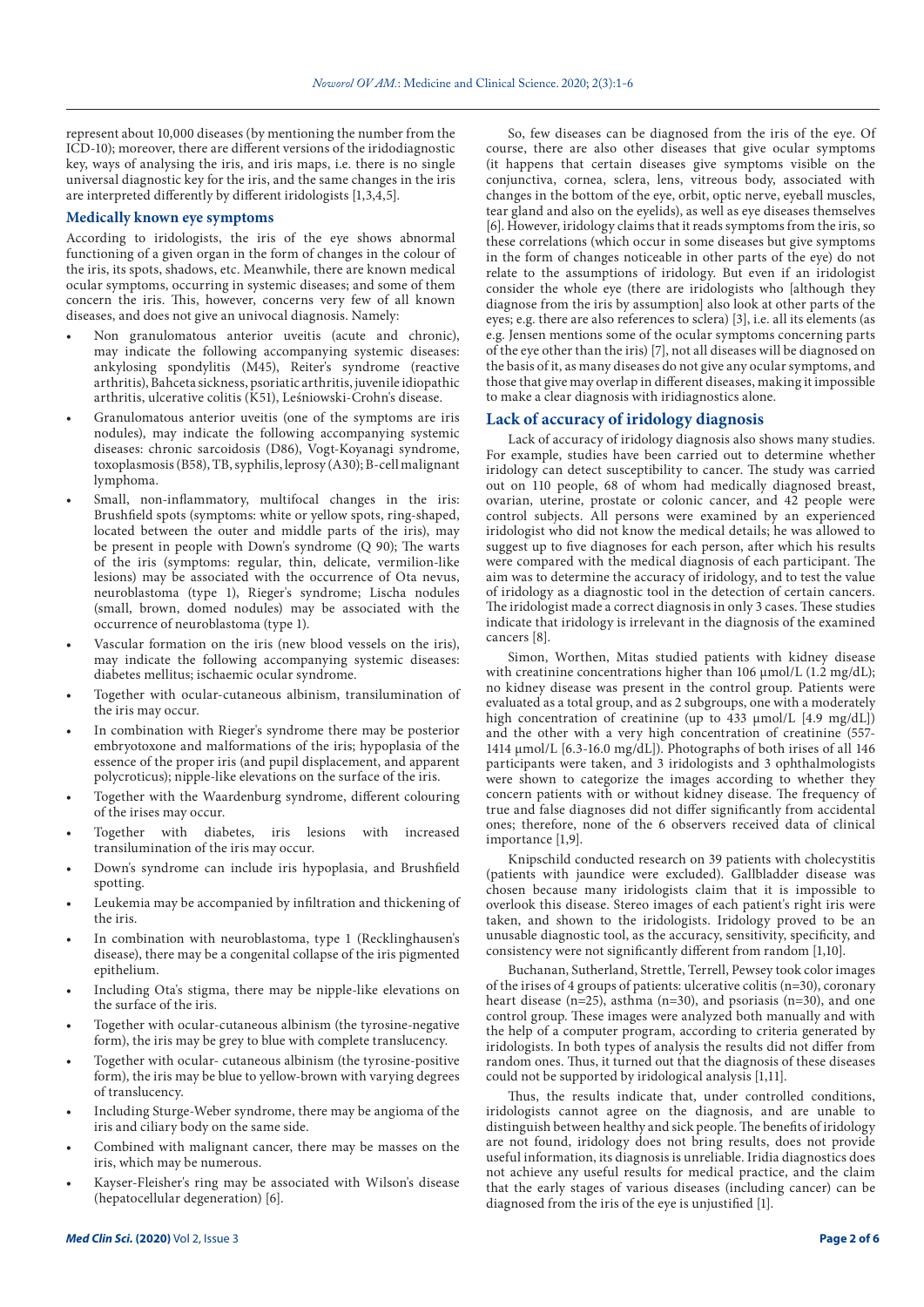#### **Iridology as a placebo effect**

Iridology, and its "reading from the eyes", can also be based on deception, suggestion, or placebo effect. In the case of healing there can be the so-called placebo effect, i.e. the patient heals, or his condition improves, only by hoping and suggesting that something will help him or her [12,13].

Sometimes an iridologist can diagnose the general condition of the whole body based on the fact that while he is watching the iris, the patient will tell him about his health problems. Then the iridologist will "read" the disease (or a predisposition to it), but not from the iris of the eye, but from the information heard from the patient. An example of this are iridologists, who try to diagnose depression in this way, even though they are deprived of psychological-psychiatric competence; the diagnosis may turn out to be accurate, e.g. when the patient mentioned that he suffers greatly from grief (it is not known how often iridologists go so far as to "diagnose" mental disorders and diseases; nevertheless, such cases are known. For example, a person said that she went to an iridologist to help her recover because she felt generally sick; the iridologist looked her in the eyes, touched her head, and then asked if she had any problems, and when he heard that she had, said it was depression, and he prescribed antidepressants).

In addition, false healers, just like the mages-deceivers, use various tricks and they make themselves pay a lot for meaningless staging. Fraudsters usually use the opportunity to solve problems naturally (which happens in about half of the cases), e.g. by paying for a positive result; in effect, about half of the patients are coming back, and pay by thanking for nothing [14].

#### **Iridology as demonic healing**

Iridology, and its diagnosis has no scientific basis, this "reading from the eyes", or more precisely from the iris, is derived from Eastern belief systems. Iridology and its diagnosis may have a spiritual basis [15,16]. Spiritism is the calling of the dead or of the spirits to get answers to the questions posed to the spirits; however, spiritism deals with evoking evil spirits, and it is always that the evil spirits appear during spiritualistic sessions, even if they pretend to be the souls of dead, because the soul of the deceased cannot be evoked [14,17]. The only exception to evoke the deceased is in the Scriptures, when Saul turned to a fairy (medium), and instructed her to call the spirit of Samuel, which actually appeared. God allowed this exception, and you can see here the great surprise of the fairy (medium) and Samuel's reproach: *Why don't you just leave me alone but you are evoking me?* (1Sm 28,3-25; 1 Chr 10,13-14) [18]. Moreover, the inability of the souls of the dead to come to earth is evidenced by the parable of the rich man and Lazarus when the rich man wanted to go to his brothers, he heard a refusal: "If Moses and the Prophets do not listen, then no matter who comes from the dead, they won't believe" (Lk 16,19-31) [18]. God loves everyone, and if dialogue with the dead were good for people, God would recommend this form of contact; but He forbids it because He knows that such dialogue is bad for people. And although God may allow the dead to reveal themselves to people, the deceased cannot be summoned by men [14]. Thus, a method that uses spiritism, uses the help of evil spirits, and is also incompatible with the Catholic faith, since God condemns spiritism (Lv 20,27) [18].

Iridology and its diagnosis can have an occult background because the occult, esotericism, and esoteric occultism, in order to seize the secret powers, lead to magic and divination, are connected with the cult of the East, exteriorization, satanism, and many sects [14].

Many healers use the diagnosis of the eye, and the eye (iris) is for them a medium, i.e. the iris is like a contact bridge, used for telepathic or clairvoyant diagnosis. And such diagnosis is a form of spiritism, which in turn may give an accurate diagnosis, but a demonic diagnosis [19]. Thus, we are dealing here with a form of demonic healing [17,20]. An evil spirit can bestow physical health on someone, but then it causes destructive consequences for the human soul, psyche and even body. Demonic healing (to say it simply) consists in the healer summoning an evil spirit who can give someone physical health, but

this healing is either only temporary, and then the person falls into an even more serious illness, or the person is physically healed, but loses faith [17,20]. So, an evil spirit can in some way give someone health, and this is possible in four classic ways.

- The first case is the transmission of symptoms. Someone had been suffering from a physical disorder for some time; the doctors could not help him; so he went to a healer who said that the person was under spell, which he declared to remove for a considerable amount of money. The person paid; and after a few days he felt completely cured. So temporarily, an evil spirit left this person. But after a year the same ailments, or a different and more serious illness, began to appear again; the person visited doctors again, the medication was ineffective, and the illness was getting worse and worse. It was the evil spirit that returned [17], with seven worse than himself (Mt 12,43-45) [18]. And this suffering person does not realize that it was the same sorcererhealer who contributed to the aggravation of his illness; so he returns to him. And this time the sorcerer tells her or him that she or he has been enchanted by a guesswork object with more power, and he can remove it for more money. The person agrees, and it starts all over again. If then this person eventually goes to an exorcist priest, then apart from a small initial illness, he or she must be freed from the great evil done by the sorcerer-healer. In this case, the person pays for his temporary health with a later more serious illness [17]. This is possible because evil spirits are the cause of illness and suffering for the soul and body (Jb 2,7; Lk 13,10-17) [18,21], and various evils. Some diseases are caused by sin [22]. And although suffering (physical, mental, spiritual) cannot be seen merely as a consequence of sins, it also cannot be completely separated from original sin and personal sins [23]. The influence of evil spirits is enormous; they are strong because they are spirits; they act in the world through hatred of God and men; however, their power is limited by God (Jb 1,6-12; 2,1- 6) [18]. God's providence guides history in a way that remains God's mystery [24].
- The second case: an illness transmitted to loved ones (the evil spirit is limited in its action by God, but has a greater effect on those who do not live in a state of sanctifying grace). The initial events repeat themselves as in the first case. The sick person pays, and is cured by a sorcerer. But suddenly it turns out that his wife, children, parents, etc. are sick, because his illness passes on to someone close to him. The evil spirit leaving one person only moves to make another person suffer worse. Here evil can be multiplied, also in the form of persistent atheism, sinful life, car accidents, various misfortunes, depression, etc. In this case, for his health, a man as if brought the disease on a loved one [17]. However, this does not happen as some have tried to justify the existence of generational sin; intergenerational sin does not exist (I.e., there is no sin carried from generation to generation, except the original sin; Ez 18,1-32) [18,25], and the disease so transmitted is also somehow related to the sin of the person to whom it passes.
- Third case: a disease transmitted to great spiritual damage. The initial events repeat themselves as in the first case. The sick person pays and is cured by a sorcerer. But suddenly he is no longer able to pray, stops going to church, loses faith, feels growing loathing and hate for all kinds of sacrum, etc. And here evil can be multiplied in the form of sinful life, atheism, various misfortunes, accidents, etc. In this case, man has paid for the health of the body with the health of the soul [17].
- Fourth case: body health, for the death of the soul. Initial events repeat themselves as in the first case. The person is cured by a sorcerer and this cure continues. In the case of this person the disease was allowed by God to atone for his sins, to return to a life of prayer, to go to church, and to enjoy the sacraments; the purpose of this disease was to obtain spiritual fruit for the salvation of his soul [17]. This can happen because many times in suffering, whether physical or mental, there is a special power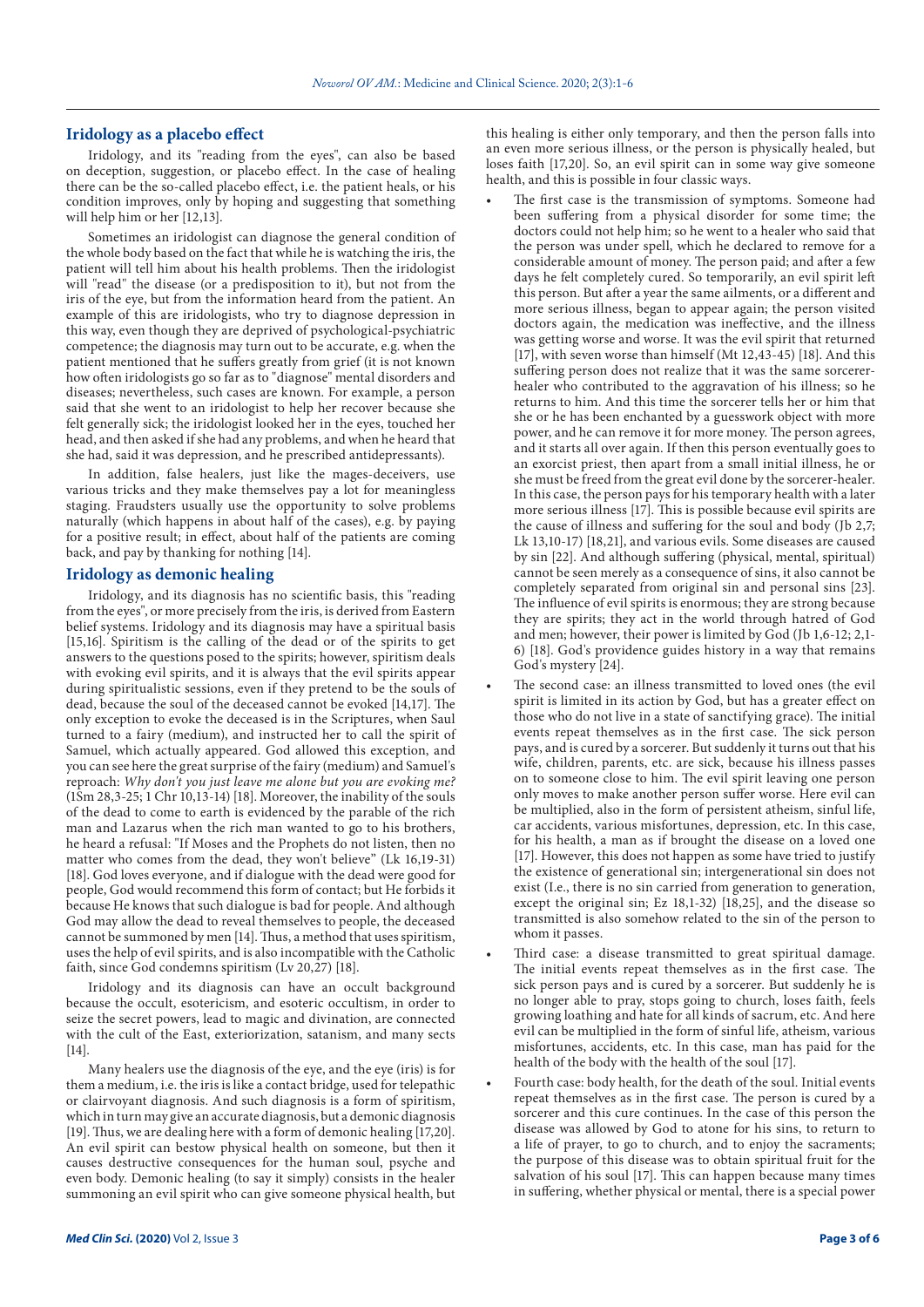that brings man closer to Christ inwardly, some special grace that leads to conversion, to inner maturity. In the sufferings permitted by God, there is at the same time a call from God's mercy; suffering is to serve conversion, repentance, overcoming the evil that dwells in man, and strengthening the good [23]. Through the healing of an evil spirit who knew God's intentions, the great spiritual fruits of that person's illness were lost [17]. In this case, the person was healed by an evil spirit, so that he remained immersed in sin and was not converted.

Thus, physical health may come from the devil, but evil spirits are not the cause of true healings, but the cause of diseases (Jb 2,7; Lk 13,10-17) [18,21] body, psyche, or soul, the diseases which sooner or later also appear after illusory healings. Occult gifts are the cause, the means of "healings" caused by evil spirits, and healers of all kinds, if they are not ordinary deceivers, are people gifted by evil spirits with various occult gifts. Not always you can see the evil immediately [12,13], often it is only by the fruits that you recognize them (Mt 7,16) [18]. People usually value health, so they think that as good as it is, it can be gained in any way, but it is not. Health can be a devil's gift. An evil spirit acts in a deceptive and hidden way, seemingly healing (the overt action of evil spirits is to cause diseases of the soul and body, suffering (Jb 2,7; Lk 13,10-17) [18,21], and various evils [however, the overt activities of evil spirits are not the subject of this article]) and it works in a hidden way under the guise of goodness. In this way, various healing methods are based on the action of evil spirits, apart from iridology, such as bioenergotherapy (transferring to the sick person energy unknown to science, as it is not energy but demonic powers) [26,20], magnetism (one of the forms of healing by means of laying hands), white magic (a kind of magic seemingly connected with serving a human being, and allegedly used to help) [17,20], reiki (a method of healing by touch, and at a distance; among others through religious syncretism, in groups of Renewal in the Holy Spirit there appear people after the initiation of reiki, who e.g. want the Holy Spirit to improve the method of healing reiki in them) [27,20], seemingly related to the service of man and used to ''help'' [13,28, 20]. However, healing and magic is to resort to an evil spirit, and using the help of sorcerers can only help to increase the already existing evil [17], as in the Gospel, when an evil spirit came out of man to return to him with seven even worse evil spirits (Mt 12,43-45) [18].

## **Iridology and other healing methods and a Christian approach to health and disease**

HUsing the services of healers can only contribute to the increase of already existing evil. Particularly important for Catholics is the fact that all practices by which one seeks to acquire secret powers to use them and achieve supernatural power over another person, even to ensure his health (including unconventional methods based on the power of evil spirits), are in serious contradiction with the virtue of religiousness. Whatever appearance of goodness, no excuse can be sought for calling out evil powers, nor for using the credibility of the other person [24]. Therefore, in case of illness, it is best to go to a doctor with a medical diploma, use medicines from a pharmacy, possibly herbal medicines, and pray. It is extremely important to pay attention to the spiritual aspects of human illness, seeking in them a means to atone for their sins, conversion, and other spiritual benefits. Soul health and salvation are most important. Besides, in troubles and sickness, even if prayer does not heal the body, it always helps the soul (Sir 38,1-15; Jas 5,14-15) [18,29]. God sometimes gives the gift of healing to his saints, but the praying one is not a healer, but an intermediary of God's gift of healing. The saints always emphasize that they pray and God heals; similarly, priests who pray for healing, they pray and God heals [30]. But the evil spirit acts in a deceptive and hidden way, seemingly healing.

It is interesting to note that iridology, although it has its own specificity and differs from other alternative methods, has much in common with them. For example, iridology and acupuncture (acupuncturists puncture selected places on the patient's body with needles, claiming that they cure, among others, by restoring energy balance (also other healing methods, like Chinese medicine, pilates, and other types of so-called alternative medicine, whose healing practice grows out of a specific world-view and religious system [incompatible with the Catholic faith], can sometimes be harmless, having nothing to do with occult practices, or can be combined with some forms of occult healing, or Eastern meditations, etc., being harmful then) are linked by holistic assumptions that one part of the body can connect with the rest of the body, systems, organs, etc., their health and sickness. Iridology is sometimes used in diagnostics by homeopaths. Homeopathic preparations are so diluted that almost always water alone is left; it is therefore water or water with sugar; if it heals so it is on the basis of the placebo effect; despite this often the method and production of homeopathic preparations are associated with magic, spiritism, the occult, or esotericism, and then there is the demonic healing [20,31].

Healers according to themselves are "all-knowing" and think they have methods and cures for all diseases, problems and failures; they "take in" everyone, having "golden means" for everything. Their methods are seemingly connected with serving man, and are used to "help" [13,28,20]. However, they take advantage of credulity and naivety, and of the fact that their false good reputation attracts people seeking health at all costs, without paying attention to the consequences, as if life ends with death, as if they did not fully believe that earthly life is not everything, because there is eternity [32]. It is interesting to note that, like the "omni-knowledge" of iridologists healers, there are symbols of eyes that refer to omniknowledge. Such a symbol is the eye of Horus, which is a symbol of "protective", a symbol of power and omni-knowledge. Because the Eye of Horus was used in the old Egyptian art of healing, and energetic protection, therefore today some people attribute to this symbol the ability to protect against bad eyesight, preserve health, renew vitality, strengthen creative forces, mobilize for activity, help to know different points of view, and also the ability to protect against envy, jealousy, malice, and rejection of bad energy sent by other people. However, despite these appearances, in reality this symbol refers to Lucifer; the eye itself is half closed, to indicate that satan is still watching, although sometimes he does not seem to be doing so; below the eye you can see a tear, because satan weeps over those who are beyond his influence. Moreover, since in the past Horus' left eye was responsible for passivity and the past, the eye was painted on mummies and Egyptian tombs, and the symbol was supposed to be the eyes through which the soul of the deceased person watches the world and was believed to reincarnate through them; the symbol is also related to the supposedly existing reincarnation (in ancient Egypt the eye was a talisman put into a coffin to make the deceased's way in the hereafter easier) [33-37]. In turn, referring to the alleged existence of reincarnation, i.e. continuous dying and rebirth in a different form (there are many different concepts about the alleged existence of reincarnation) is the most common mistake of healers against the Christian faith. Eastern religions (Brahmanism, Jainism, among others), are a kind of source of faith in reincarnation [38] and healers of all kinds often refer to their faith in general reincarnation; for example, they tell people that the suffering they have suffered is karma (punishment or reward, a fate that cannot be changed). Meanwhile, reincarnation is simply an impossible hypothesis; reincarnation does not exist [14] because a man is given to die once and then a court (Heb 9,27) [18]. And the souls of the dead go to purgatory, heaven, or hell (this is the truth that has been confirmed by the Council of Lyon and Florence, among others) [14].

The symbolism of eyes is very rich (in general, eyes have many symbolic meanings and interpretations, e.g. already in ancient Egypt the eye was a talisman defending against evil, ensuring health, happiness, the rooster's eye was an amulet against magic, the newt's eye against disease and evil powers, etc.). In the past the left Eye of Horus was responsible for passivity and past, and the right eye was responsible for activity and future, together creating a symbol of omniscience. So the Eye of Horus is sometimes identified with the Eye of Ra, because in the heliopolitan system the god of Horus was identified (in the heliopolitan system the eye means life, and symbolizes the sun gods Ra [Re], Osiris, and Horus, who was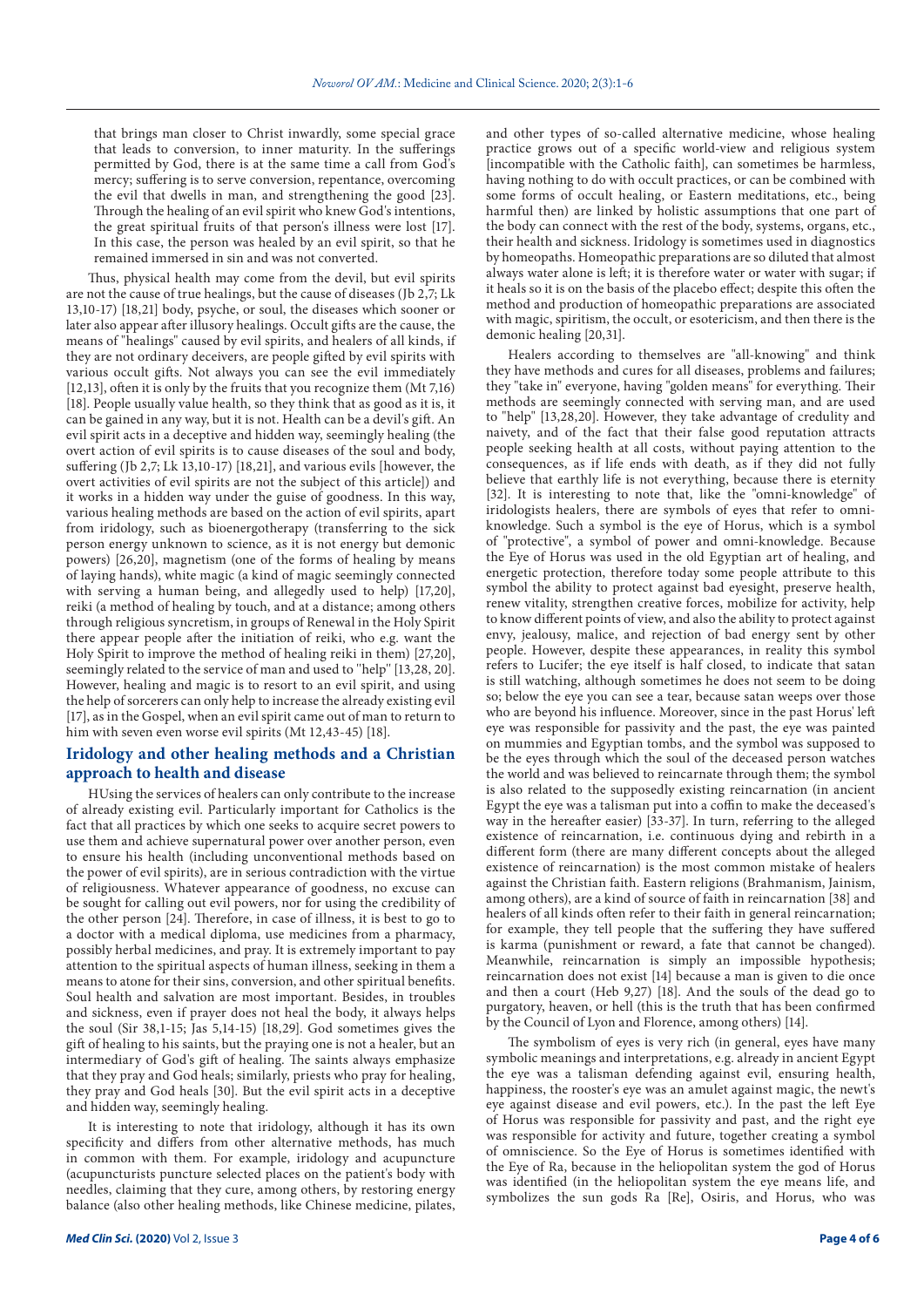originally worshipped as a falcon) with the sun god Re, and a new deity Re-Harachte was created; the sun became the Eye of Ra, and the moon became the Eye of Horus, who was joined together as a humanshaped god with the head of a falcon.

So the left Eye of Horus is clearly a symbol named Eye of Horus. This left eye, as the healing eye, was attributed with healing properties. Due to a complex historical trait, the right eye, the Eye of Ra, some people identify with the other Eye of Horus (as a symbol of power it is sometimes identified with the healing Eye of Horus, or the wadjet's eye), but the right Eye of Ra is also called the symbol of udjat (the wadjet [wedjat]; the so-called all-seeing eye, the eye of Lucifer). Udjat was originally a hieroglyphic and Egyptian symbol, and this is the Eye of Ra [Re]; the right Eye of Ra, which meant the sun. The Eye of Ra, as the right burning eye of Ra, destroys enemies.

Udjat nowadays, pretend to symbolize the all-seeing eye (the allseeing "eye of the world" 'the sun' is also the Indian fire god Agni and Buddha), which, although slightly closed, reminds us that the devil is observing man; it is supposed to mean Lucifer's "care" for his followers, and provide "protection" for the satanists and the occultists. The tear that falls below is meant to mean Lucifer's "crying" over those who are beyond his influence. In occultism and satanism, it is a symbol referring to Lucifer, and satanists and occultists often use this symbol, or selected parts of it; they also use it as a tool to open themselves to the gift of clairvoyance (demonic gift). However, referring to the Egyptian "evil eye", the eye of Osiris, and the "devil's eye", which looks upon and is supposed to control society [33- 35,37,39], in addition to symbols, many people attribute to human eyes the possibility of casting charms, which, however, are possible by the power of evil spirits and evil intentions, and not the properties of the eyes themselves [17]. Therefore, motivated by the kabbalah followers, the need to wear red thread on one's wrist to protect him or her from the so called "bad eye" (a bad eye is a bad look that casts a spell; it works through envy, and is the cause of misfortune, even death; a person with a bad eye carries a destructive, negative power), has no justification or protection; usually it creates the opposite, namely a symbolic seal of parareligious affiliation, a hidden demonic recall (that is why you cannot be a Catholic, and wear a red thread on your wrist) [36,40,41]. Similarly, an amulet to protect against the socalled evil eye is the Eye of Fatima (the Eye of the Prophet, the Nazar, the blue eye), originating in Turkey; it is an amulet made mostly of glass, in the form of a blue droplet or a shield with circles painted concentrically alternately white, light blue, and dark blue. And also an amulet to protect against the so-called bad eye, and bad energy, is Fatima's Hand (Miriam's hand); five fingers of the extended hand are to serve as a defence against the bad eye. Whereas only God protects against charms, so amulets and talismans do not give protection, but prayer to God (34-36].

Moreover, there are no exorcists using iridology. The real exorcists are exclusively Catholic Bishops, or Diocesan or monastic priests, who are authorized to perform a solemn exorcism [42]; only specific priests can perform a solemn exorcism (exorcism is a liturgical ritual performed to liberate a person, place or thing from the influence of an evil spirit; it is a kind of prayer to drive out evil spirits or to free a person or object [house, animal, thing, place, etc.] from the demonic influence; a demonic phenomenon may be associated with a house or object) [17,43]. There is a warning in Scripture not to believe in the possibility of a secular exorcist: Acts 19:11-16. Lay people who pretend to be "exorcists" are ordinary scammers who "exorcise" for money, and People acting in bad faith, whose actions boil down to hidden occultism and spiritism, and their false exorcisms are a source of serious threats to the soul and body. Exorcists, like all priests, are servants of the Most High God heralding the way of salvation (Heb 16,17) [18]; Exorcist priests receive power over evil spirits, just like the Apostles whom Jesus commanded to cast out evil spirits (Mk 6,7; Mt, 10,1.8; Mk 3,14- 15; Lk 9,1) [18]. And although some healings take place very slowly, exorcists save a lot of people, because the environment of exorcist priests is prayer and grace [14,17]. In addition, there are other prayers against evil spirits, among others, each person can pray for himself

or herself to St. Michael the Archangel (St. Michael the Archangel, defend us in battle. Be our defense against the wickedness and snares of the Devil. May God rebuke him, we humbly pray, and do thou, O Prince of the heavenly hosts, by the power of God, thrust into hell satan, and all the evil spirits, who prowl about the world seeking the ruin of souls. Amen.) to pray and fast (there are evil spirits that can be cast out by prayer and fasting (Mk 9,14-29) [17,18]. Iridology is not reliable, and can sometimes cause medical and spiritual damage. Spiritual, because contact with healers who use spiritism, the occult, etc., is a danger to human faith [17,20]. Healers, when using demonic powers, cannot make their "healings" with people who pray with faith; e.g. they advise against keeping crosses on walls as sources of "bad energy", etc. This in turn is a testimony given about oneself that the method is not appropriate for Catholics if it draws from sources that are incompatible with prayer and faith. Medical, because it is possible to diagnose and recommend the treatment of diseases that do not exist; or to consider as a healthy person who is ill, and even more seriously ill person, because in such cases precious time to start treatment as soon as possible may be lost [1].

#### **Conclusion**

The analysis carried out shows that some of the iridologists, and the methods they use, may be harmless in themselves (then the main danger is to discourage conventional treatment for patients), and this pseudo-healing persists despite a lack of credibility and effectiveness because it can treat on a placebo basis. Patients may also feel better because of other parallel treatments, e.g. some iridologists recommend dietary supplements or herbs.

The second part of iridologists, and their methods, are diagnoses and treatment methods, which are "remote healing", i.e. varieties of demonic healing. The use of their services can only contribute to the enlargement of the already existing evil. In contrast to prayer, which is a rescue for the sick person, always helping the soul and usually the health of the body (Sir 38,1-15; Jas 5,14-15) [18].

The third part is those iridologists who are somehow based on the healing methods of medicine; these iridologists are able to see manifestations of very specific, rare diseases, but they are unable to diagnose most of the known diseases and illnesses.

#### **References**

- Ernst, E. Iridology: not useful and potentially harmful. Archives of Ophthalmolgy. 2000;118(1):120-121.
- 2. Markielowski P. Bóg chce uzdrowić całą rodzinę. [God wants to heal the whole family.] Wywiad z Ks. Piotrem Markielowskim, egzorcystą diecezji kieleckiej – rozmawia Artur Winiarczyk. [An interview with Father Piotr Markielowski, an exorcist of the Kielce diocese - interviewed by Artur Winiarczyk.] Egzorcysta. 2013. 9(13):1219.
- 3. Szmukała-Rostovceva A. Irydologia zilustrowana. Praktyczny poradnik. Znaki irydologiczne na ponad 230 zdjęciach. [Illustrated iridology. A practical guide. Iridium signs in over 230 photos.] Gdańsk: Gdańskie Wydawnictwo Psychologiczne 2014.
- 4. Karpov S, Chmielewska W. Irydologia w praktyce. [Iridology in practice.] Gliwice: Złote Myśli 2008.
- 5. Jensen B, Bodeen DV. Co Twoje oczy mówią o zdrowiu. Irydologia w praktyce. [What your eyes say about health. Iridology in practice.] Białystok: Studio Astropsychologii 2011.
- 6. Kański J. Objawy oczne w chorobach układowych. Objawy i diagnostyka różnicowa. [Ocular symptoms in systemic diseases. Symptoms and differential diagnosis.] Wrocław: Górnicki Wydawnictwo Medyczne 2002.
- 7. Jensen B. Iridology Science and Practice in the Healing Arts. Volume II. Escondido, CA: Bernard Jensen, Publisher 1982.
- 8. Münstedt K, El-Safadi S, Brück F, Zygmunt M, Hackethal A, Tinneberg HR. Can iridology detect susceptibility to cancer? A prospective case-controlled study. Journal of Alternative and Complementary Medicine. 2005. Jun, 11(3):515-519.
- Simon A, Worthen DM, Mitas JA. An evaluation of iridology.